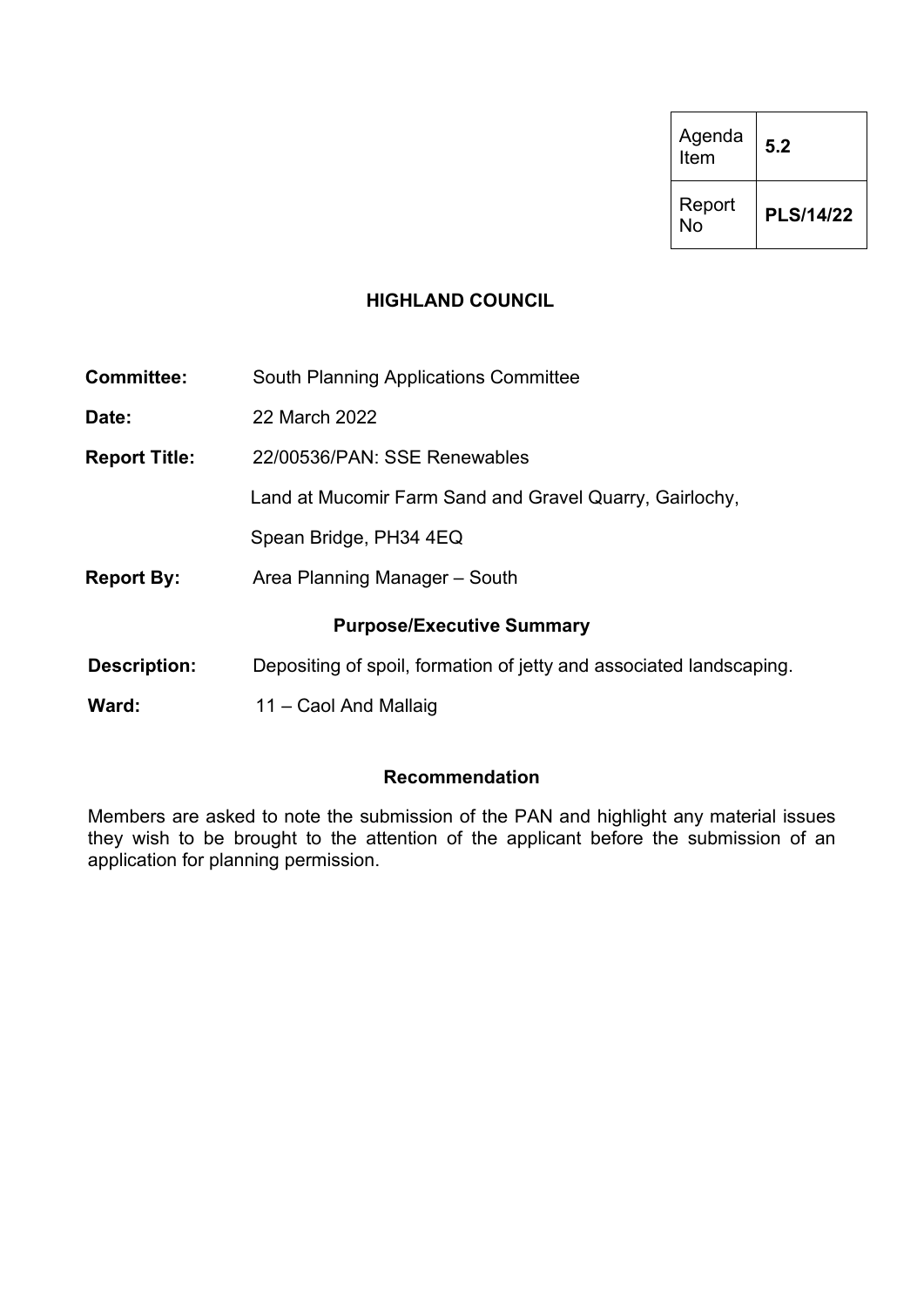## **1.0 BACKGROUND**

- 1.1 This report informs the Planning Applications Committee of the submission of the attached Proposal of Application Notice (PAN).
- 1.2 The submission of the PAN accords with the provisions of the Planning etc. (Scotland) Act 2006 and was made valid on 3 February 2022. The PAN is a statutory requirement for planning applications for major or national developments and must be lodged at least 12 weeks prior to the submission of a planning application. Members are asked to note this may form the basis of a subsequent planning application.
- 1.3 The submitted information attached includes:
	- Proposal of Application Notice (Application Form)
	- Location Plan
- 1.4 Due to relaxations in COVID-19 restrictions the prospective developer proposes to hold face to face public event on the date noted below. They also intend to undertake a virtual event using online platform for public engagement to allow local people to express their views and to submit questions to the applicant's project design team for live discussion. The proposed event is due to take place at the following location and date:
	- 21 April 2022,1400 1900hrs at Spean Bridge Community Centre
	- 23 August 2022 1400-1900hrs online
- 1.5 The virtual exhibition will be accessible between 19 April 2022 and 13 May 2022 through the Coire Glas project website: http://www.coireglas.com/
- 1.6 The online consultation will be publicised and advertised in accordance with the appropriate statutory requirements with adverts to be placed within The Oban Times incorporating Lochaber Times at least seven working days before the consultation. An invitation maildrop will also be undertaken by the applicant to make people aware of the proposed development. The catchment for its distribution has been agreed with the Planning Authority and will cover a 5km radius from the site boundary. Details of all notified parties are contained and appended to the PAN form, this states that a copy of the PAN was sent to the Spean Bridge, Roy Bridge and Achnacarry Community Council on 4 February 2022, as well as, local Caol and Mallaig ward Councillors, the ward manager, MSP and MP. As it is a development related to the wider Coire Glas Project, following a request from officers, the applicant has confirmed that it will also be discussed as part of the Coire Glas Community Liaison Group.
- 1.7 The forthcoming application will be accompanied by a Pre-Application Consultation (PAC) report explaining the consultation undertaken, feedback received, and any resultant amendments made to the planning application.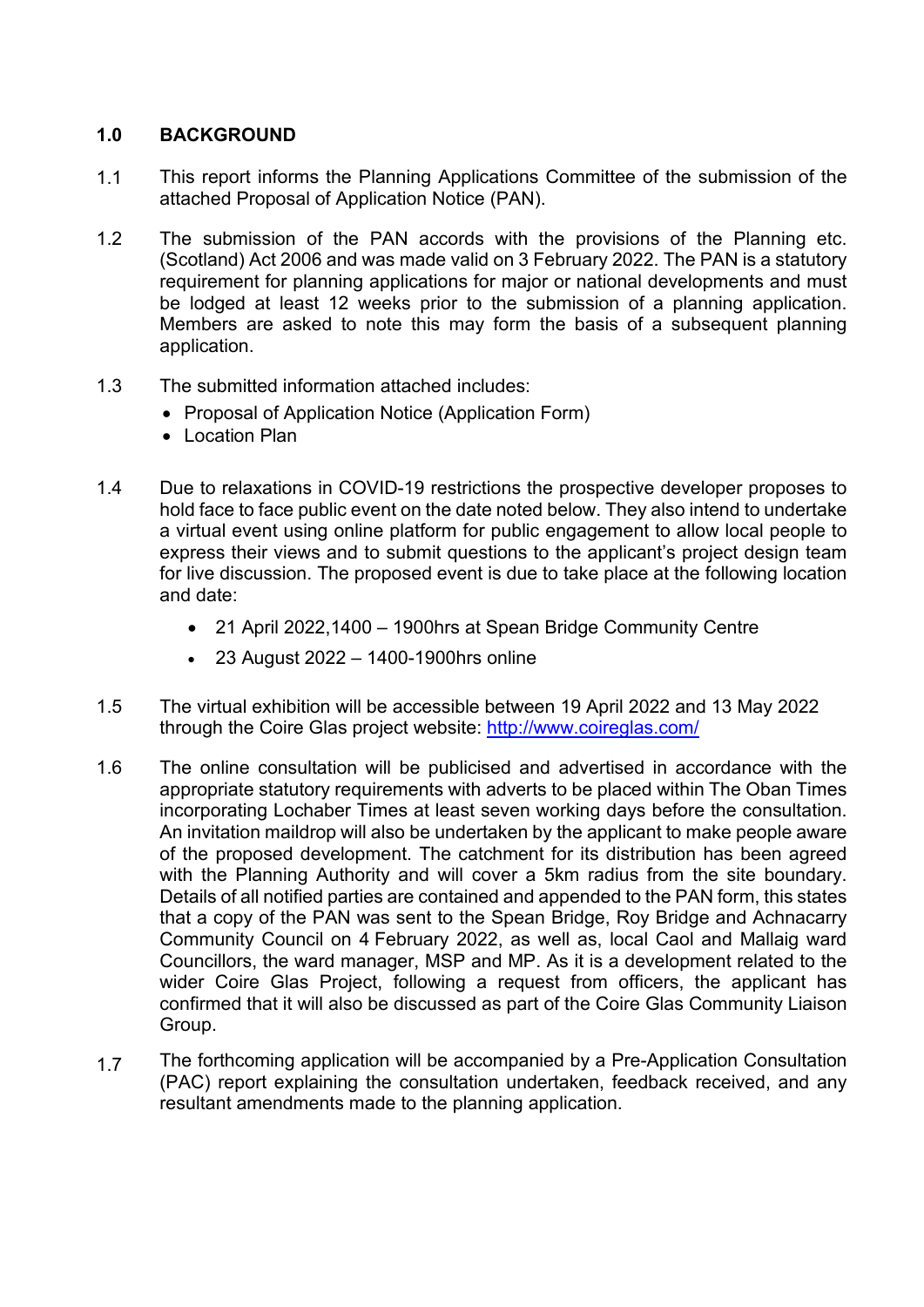# **2.0 DESCRIPTION OF PROPOSED DEVELOPMENT**

- 2.1 The PAN provides notice of the developer's intention to submit a planning application classified as a Major Development. The proposal comprises the deposition and landscaping of spoil from the Coire Glas Pumped Storage Hydro (PSH) scheme on land at Mucomir Farm, Gairlochy, where for part of which there is an existing consent for quarrying activities (Ref: 15/01836/FUL) that expires 1<sup>st</sup> November 2022. It is however noted that the existing quarry will only form part of the area which will be landscaped due to the likely volume of material.
- 2.2 The Coir Glas 1055MW Pumped Storage Hydro (PSH) project was granted consent via Section 36 of the Electricity Act 1989 for the energy generation stations with a deemed planning permission issued under Section 57(2) of the Town and Country Planning (Scotland) Act 1997, including for ancillary developments in October 2021. Condition 11 of the Section 36 consent requires production and agreement of a Spoil Management Plan.
- 2.3 Whilst the precise characteristics of the proposal still require to be confirmed, in overall terms the proposed scope of work comprises:
	- Establishment of a jetty or other form of land / Loch interface either within Mucomir Cut or on the foreshore of Loch Lochy or a combination of both.
	- Spoil barges shuttling between Mucomir and the Coire Glas lower works area.
	- Spoil handling equipment at the jetty area to unload barges (excavators, dumper trucks, grading machinery).
	- Welfare and equipment compound as necessary.
	- Deposit and regrading of spoil material across the land holding will involve heavy equipment including dumper trucks, excavators and potentially conveyor belt handling. Rock crushing is also a possibility.
	- Profiling of the final volume of material to achieve a semi natural landform.
	- Installation of drainage, topsoil, vegetation, planting etc as necessary, together with any other environmental protection or mitigation measures.
- 2.4 Dredging may also be required to provide access to the land via barges from Loch Lochy. If this is required, a separate consent will be obtained from SEPA under the Controlled Activity Regulations.
- 2.5 The applicant has sought an Environmental Impact Assessment (EIA) Scoping Opinion for the development submitted on the 18th January 2022 (Ref: 22/00206/SCOP). The response was provided to the applicant in early March 2022 and was informed by the consultee responses, which outline the environmental and technical assessment requirements to help inform the design of the forthcoming proposal.

# **3.0 SITE DESCRIPTION**

3.1 The PAN boundary comprises some 45.14 ha of land at Mucomir Quarry Farm, located on the eastern side of the village of Gairlochy and approximately 4km to the west of Spean Bridge, between the B8004 public road and the southern end of Loch Lochy. The site boundary is bound to the east by a dismantled railway line and open agricultural fields with forestry and to the west by Mucomir Cut. The site is served by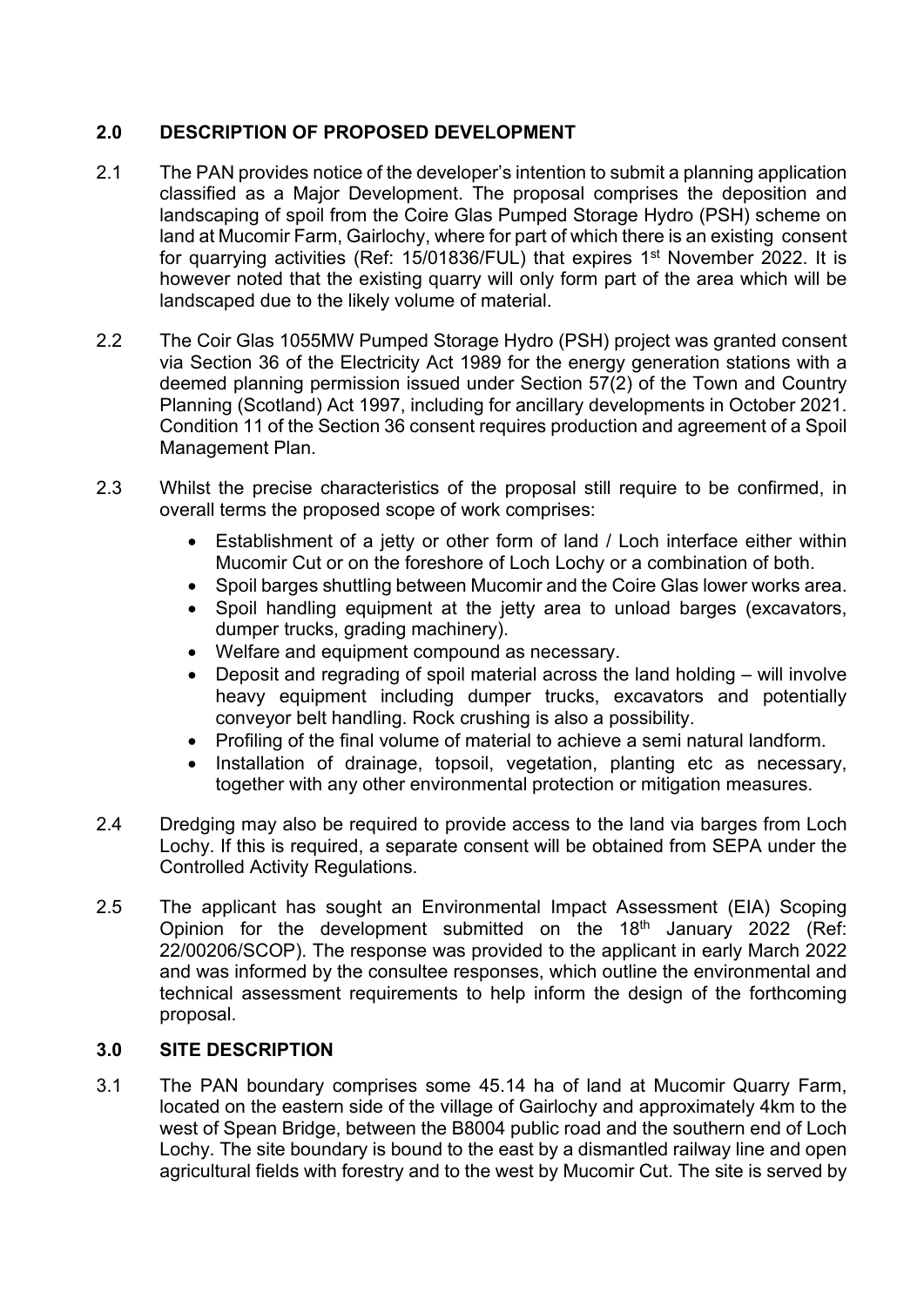two access tracks including the existing farm access road which serves Mucomir Lodge and a private access track using to serve a separate residential property close to the junction with the B8004.

- 3.2 The land is a mix of agricultural and land previously worked for minerals and consists of a quarry and associated excavations, plantation woodland, trackways, three burns and ponds. Further to this, multiple buildings both in use and derelict farm buildings, old farmhouse, newly refurbished house and disused caravan and radio mast building are located within the site boundary with pockets of residential development along the B8004 outwith the site, to the south.
- 3.3 There are three watercourses running along east boundary of the site. At the north east and south east boundary of the site, two small watercourses running east-west. The remaining, located in the middle of the site, stretches southeast-northwest and performs as a channel that bisects Mucomir Quarry. In addition, there are three ponds present within the site.
- 3.4 Although there is a ranging elevation throughout the site, the site slopes predominantly towards eastern boundary.
- 3.5 The site boundary lies within Parallel Roads of Lochaber Special Site of Scientific interest (SSSI). The existing narrow forestry strips surrounding the northern perimeter of the site and further to the south beyond B8004, appears in the ancient woodland inventory, as being (of semi natural origin) (ASNO). The site lies within Broad Forested Strath Landscape Character Area as identified by NatureScot.
- 3.6 The scheduled monument of the Caledonian, Gairlochy Locks, lighthouse and signal lamp cluster (SM5294) at the nearest point sits approximately 215m to the north west corner of the PAN site boundary. Adjoining to this setting, is the scheduled monument of Caledoninan Canal, Moy Bridge to Gairlochy (SM6493) sprawling along river Lochy. The site does not fall within or is in close proximity to any other environmental or built heritage designation.
- 3.7 Due to the location of the site, south of Loch Lochy, the major it of the site is surrounded by areas of Fluvial flooding 1 in 200 years predominantly to the north and west with the northern boundary also being subject to pluvial surface water 1 in 200 years. The site is therefore identified at risk of high flooding on the indicative flood risk maps produced by SEPA.

## **4.0 DEVELOPMENT PLAN**

The following policies are relevant to the assessment of the proposal:

## 4.1 **Highland Wide Local Development Plan (2012)**

- 28 Sustainable Design
- 29 Design Quality & Place-making
- 30 Physical Constrains
- 31 Developer Contributions
- 36 Development in the Wider Countryside
- 42 Previously Used Land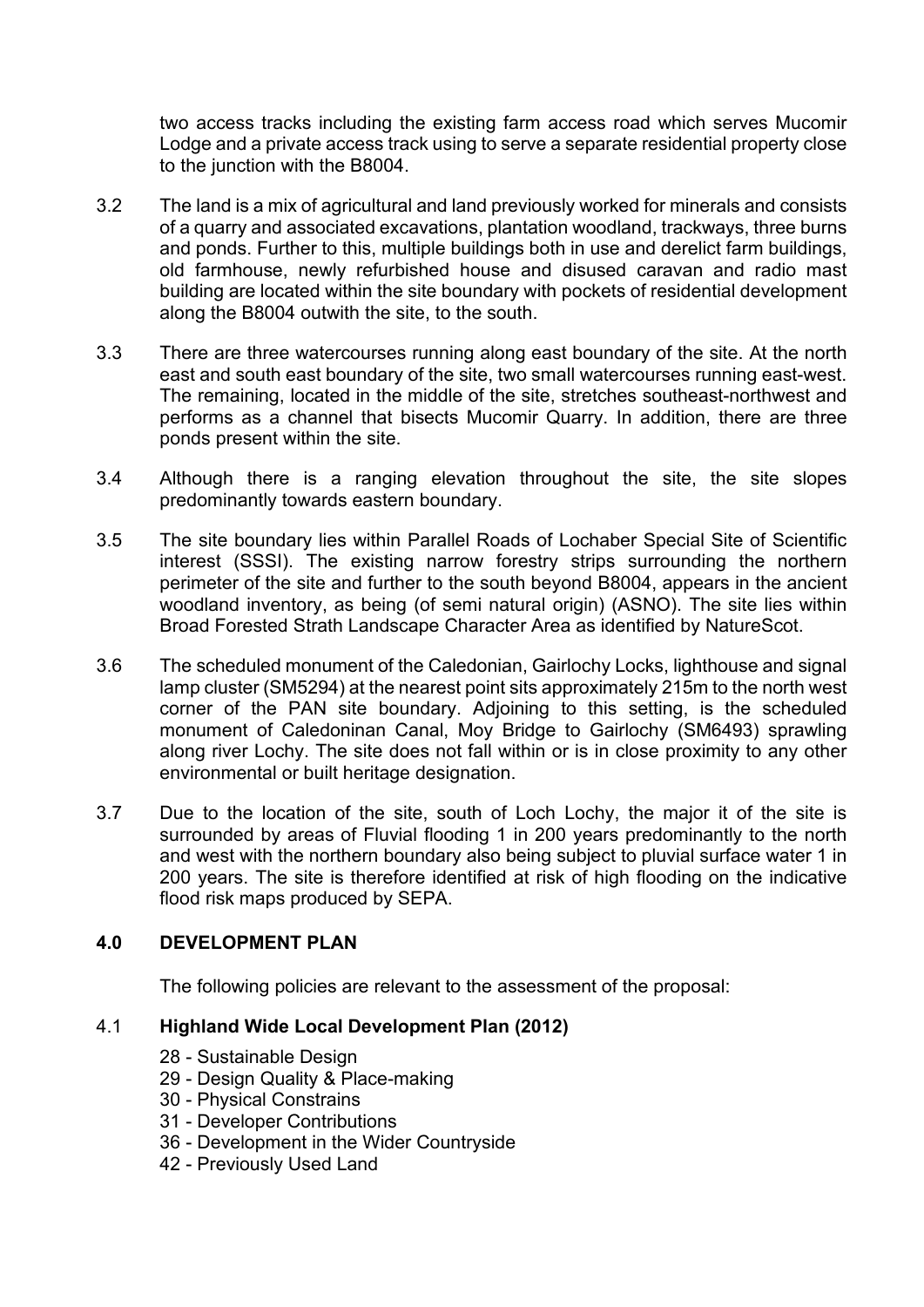- 51 -Trees and Development
- 55 Peat and Soils
- 56 Travel
- 57 Natural, Built & Cultural Heritage
- 58 Protected Species
- 59 Other Important Species
- 60 Other Important Habitats
- 61 Landscape
- 63 Water Environment
- 64 Flood Risk
- 65 Waste Water Treatment
- 66 Surface Water Drainage
- 67 Renewable Energy Developments
- 69 Electricity Transmission Infrastructure
- 72 Pollution
- 73 Air Quality
- 74 Green Networks
- 77 Public Access

## 4.2 **West Highland and Islands Local Development Plan 2019**

The site is not covered by any specific development allocation or safeguarding notation within the West Highland and Islands Local Development Plan.

## 4.3 **Highland Council Supplementary Guidance**

- Developer Contributions (Nov 2018)
- Flood Risk & Drainage Impact Assessment (Jan 2013)
- Highland Historic Environment Strategy (Jan 2013)
- Highland's Statutorily Protected Species (Mar 2013)
- Physical Constraints (Mar 2013)
- Roads and Transport Guidelines for New Developments (May 2013)
- Standards for Archaeological Work (Mar 2012)
- Sustainable Design Guide (Jan 2013)
- Special Landscape Area Citations (June 2011)
- Trees, Woodlands and Development (Jan 2013)

#### 4.4 **Scottish Government Policy and Guidance**

- Scottish Planning Policy (June 2014)
- National Planning Framework 3, NPF3 (June 2014) and consultive draft NPF4 (Nov 2021)
- PAN 1/2013 Environmental Impact Assessment (Aug 2013)
- PAN 1/2021 Planning and Noise (Mar 2011)
- PAN 60 Planning for Natural Heritage (Jan 2008)
- PAN 68 Design Statements (Aug 2003)
- Historic Environment Policy for Scotland (Apr 2019)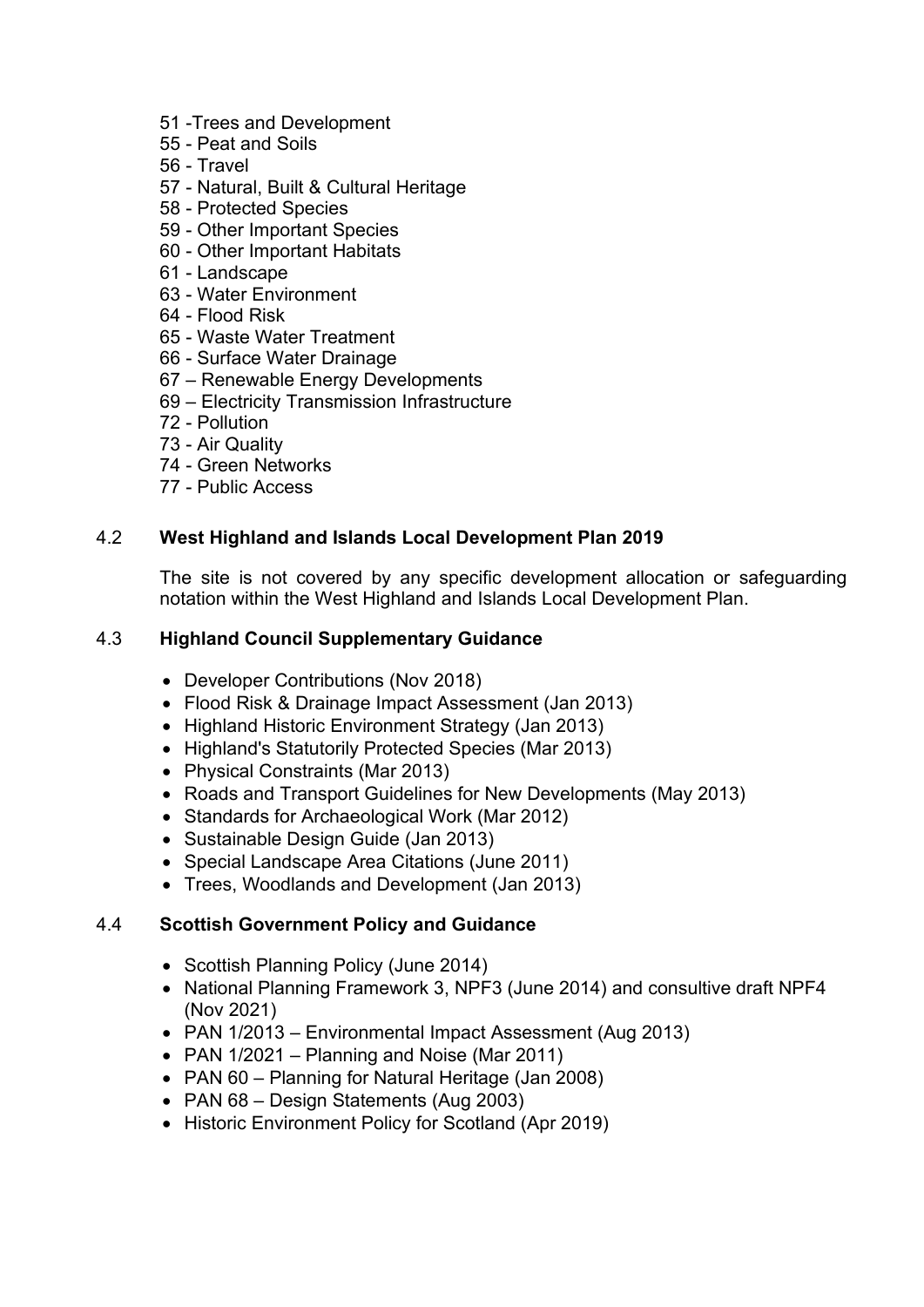# **5.0 POTENTIAL MATERIAL PLANNING CONSIDERATIONS**

- a) Development Plan and other planning policy
- b) Planning History;
- c) Noise;
- d) Design, Landscape and Visual Impact (including cumulative impacts);
- e) Roads and Transport;
- f) Natural Heritage including protected species, ornithology and designated sites;
- g) Built and Cultural Heritage;
- h) Soils and Peat;
- i) Economic Impact and Tourism;
- j) Outdoor Access and Recreation;
- k) Construction Impacts;
- l) Pollution;
- m) Decommissioning;
- n) Any Other Material Considerations Raised within Representations.

## **6.0 CONCLUSION**

6.1 The report presents the information submitted to date as part of the PAN. The policy considerations against which any future planning application will be considered have been summarised as well as the potential material planning considerations and key issues based on the information available to date. The list is not exhaustive and further matters may arise as and when a planning application is received and in the light of public representations and consultation responses.

## **7.0 IMPLICATIONS**

7.1 Not applicable.

# **8.0 RECOMMENDATION**

8.1 It is recommended the Committee notes the submission of the PAN and advises of any material issues it wishes to be brought to the applicant's attention.

| Signature:             | David Mudie                                                          |
|------------------------|----------------------------------------------------------------------|
| Designation:           | Area Planning Manager - South                                        |
| Author:                | Simon Hindson / Negar Maydanchi                                      |
|                        | Background Papers: Documents referred to in report and in case file. |
| <b>Relevant Plans:</b> | Plan 1 – Proposal of Application Notice<br>Plan 2 – Location Plan    |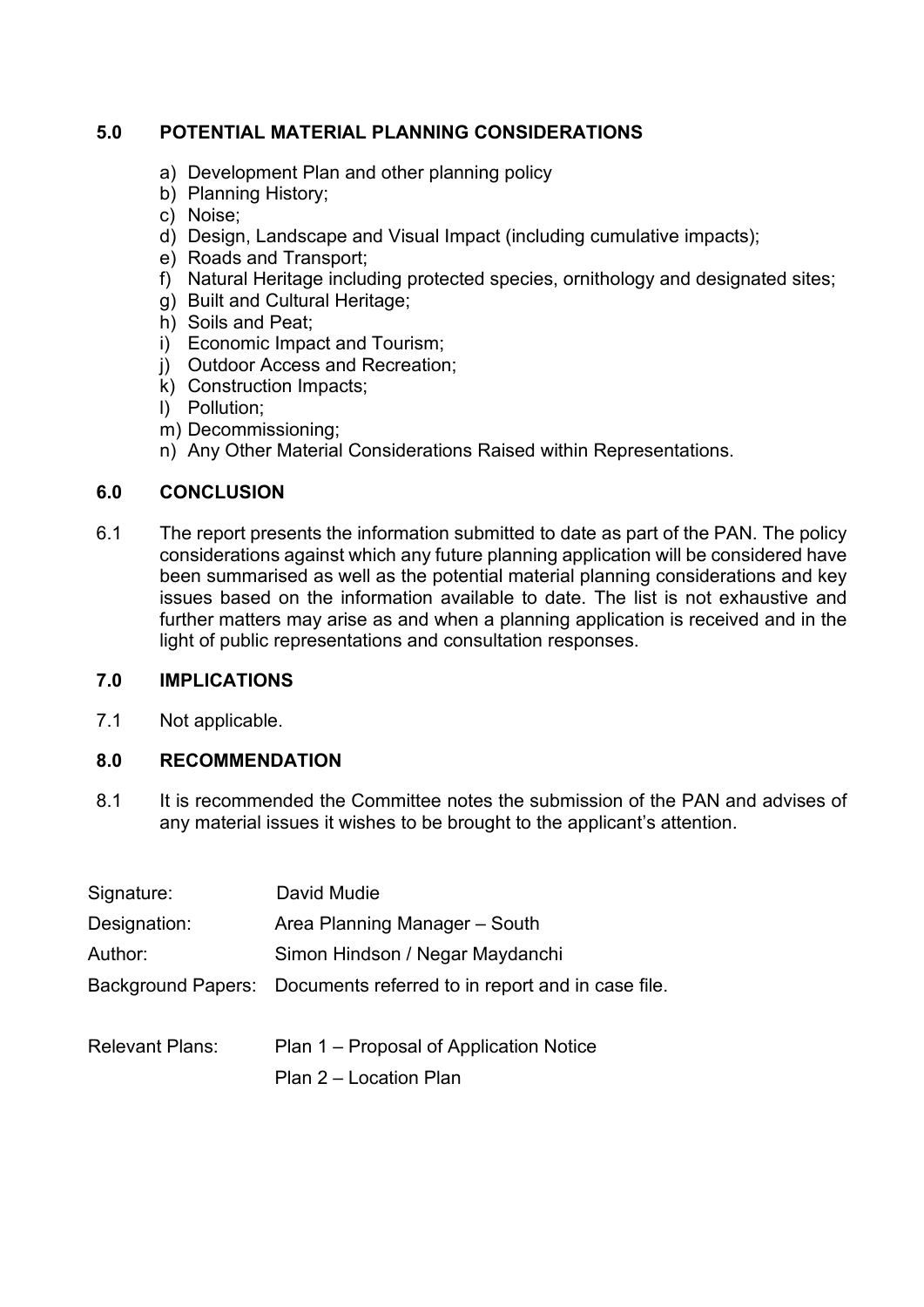

The Town and Country Planning (Scotland) Act 1997 as amended by the Planning Etc. (Scotland) Act 2006 Town and Country Planning (Development Management Procedure) (Scotland) Regulations 2008

**The Council will respond within 21 days of receiving the Notice. It will advise whether the proposed Pre-application Consultation is satisfactory or if additional notification and consultation above the statutory minimum is required. Please note that a planning application for this proposed development cannot be submitted less than 12 weeks from the date the Proposal of Application Notice is received by the Council and without the statutory consultation requirements having been undertaken. The planning application must be accompanied by a Pre-application consultation report.**

| <b>Applicant: SSE Renewables</b> | Agent: Stantec UK Ltd.           |
|----------------------------------|----------------------------------|
| Address                          | Address                          |
| <b>SSE Renewables</b>            | <b>Stantec</b>                   |
| Inveralmond House                | <b>Lomond House</b>              |
| 200 Dunkeld Road                 | 9 George Square                  |
| Perth                            | Glasgow                          |
| PH1 3AQ                          | <b>G2 1DY</b>                    |
| Phone: 01738 456 000             | Phone: 0141 352 2360             |
| E-mail: info.glasgow@stantec.com | E-mail: info.glasgow@stantec.com |

#### **Address or Location of Proposed Development**

Please state the postal address of the prospective development site. If there is no postal address, please describe its location. Please outline the site in red on a base plan to a recognised metric scale and attach it to this completed Notice

Mucomir Quarry, Gairlochy (see attached Location Plan)

#### **Description of Development**

Please include detail where appropriate  $-$  eg the number of residential units; the gross floorspace in m of any buildings not for residential use; the capacity of any electricity generation or waste management facility; and the length of any infrastructure project. Please attach any additional supporting information.

Whilst the precise characteristics of the proposal still require to be confirmed, in overall terms the proposed scope of work comprises:

- Establishment of a jetty or other form of land / Loch interface either within Mucomir Cut or on the foreshore of Loch Lochy or a combination of both.
- Spoil barges shuttling between Mucomir and the Coire Glas lower works area.
- Spoil handling equipment at the jetty area to unload barges (excavators, dumper trucks, grading machinery).
- Welfare and equipment compound as necessary.
- Deposit and regrading of spoil material across the land holding will involve heavy equipment including dumper trucks, excavators and potentially conveyor belt handling. Rock crushing is also a possibility.
- Profiling of the final volume of material to achieve a semi natural landform.
- Installation of drainage, topsoil, vegetation, planting etc as necessary, together with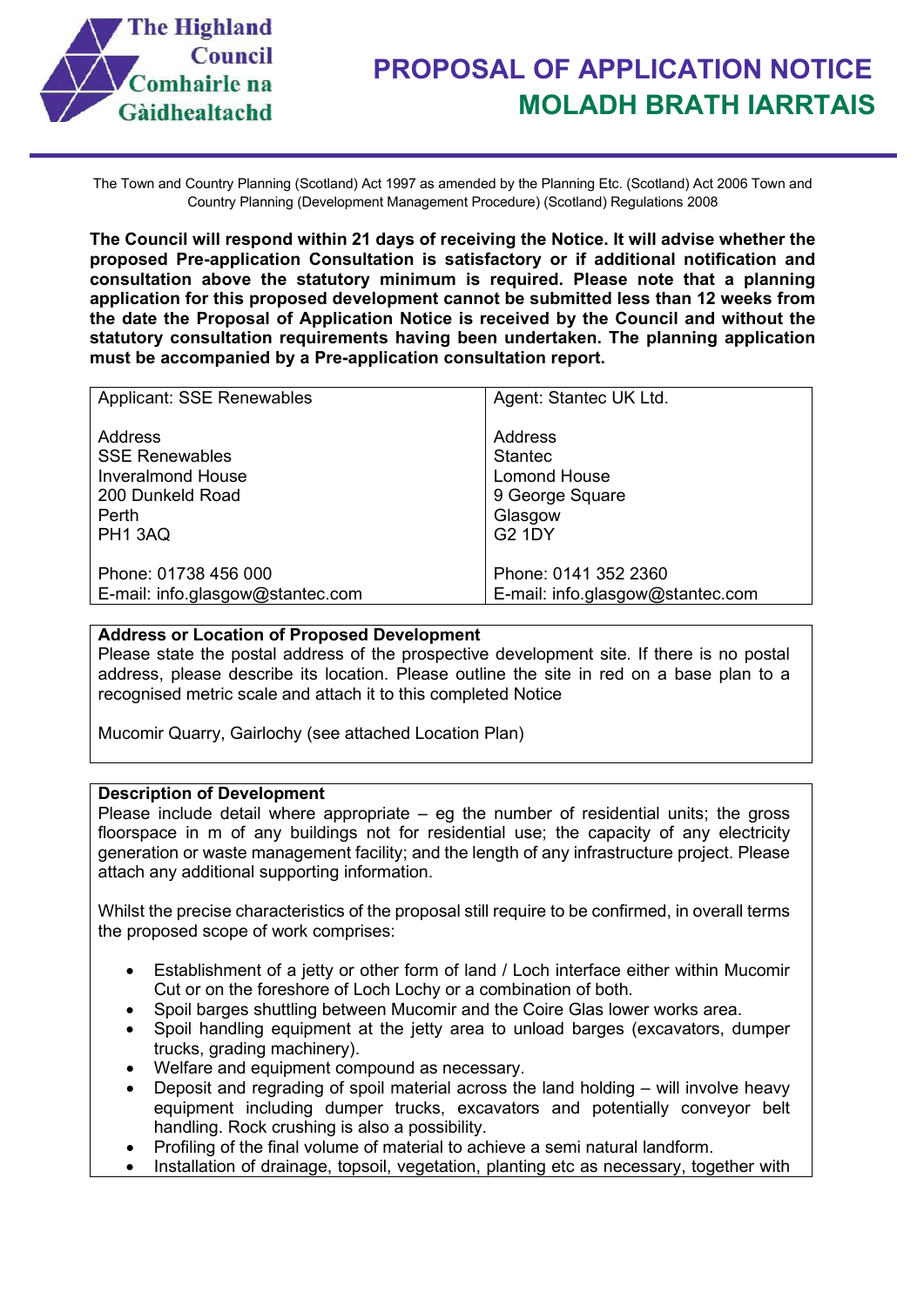any other environmental protection or mitigation measures.

Dredging may also be required to provide access to the land via barges from Loch Lochy. If this is required, a separate consent will be obtained from SEPA under the Controlled Activity Regulations.

#### **Pre-application Screening Notice**

Has a Screening Opinion been issued on the need for a Proposal of Application notice by the Highland Council in respect of the proposed development?

If yes, please provide a copy of this Opinion.

No, but we are aware that this is a 'major' development proposal

Community Consultation [See checklist of Statutory minimum consultation attached]

**State which other parties have received a copy of this Proposal of Application Notice.**

**Community Council/s Community Council/s Date Notice Served: 04/02/2022** 

Spean Bridge, Roy Bridge and Achnacarry Community Council

**Names/details of any other parties** Date Notice Served: 04/02/2022

Highland Council

• Dot Ferguson – Senior Ward Manager, Ward 5, Ward 11 and Ward 21

Elected Members

- Cllr Allan Henderson Elected Member for Ward 11 Caol and Mallaig
- Cllr Denis Rixson Elected Member for Ward 11 Caol and Mallaig

Members of the Scottish Parliament

Constituency MSP (Skye, Lochaber and Badenoch)

• Kate Forbes MSP

Regional MSPs (Highlands and Islands)

- Ariane Burgess MSP
- Donald Cameron MSP
- Rhoda Grant MSP
- Jamie Halcro Johnston MSP
- Edward Mountain MSP
- Emma Roddick MSP
- Douglas Ross MSP

Member of the UK Parliament

Constituency MP (Ross, Skye and Lochaber)

• Ian Blackford MP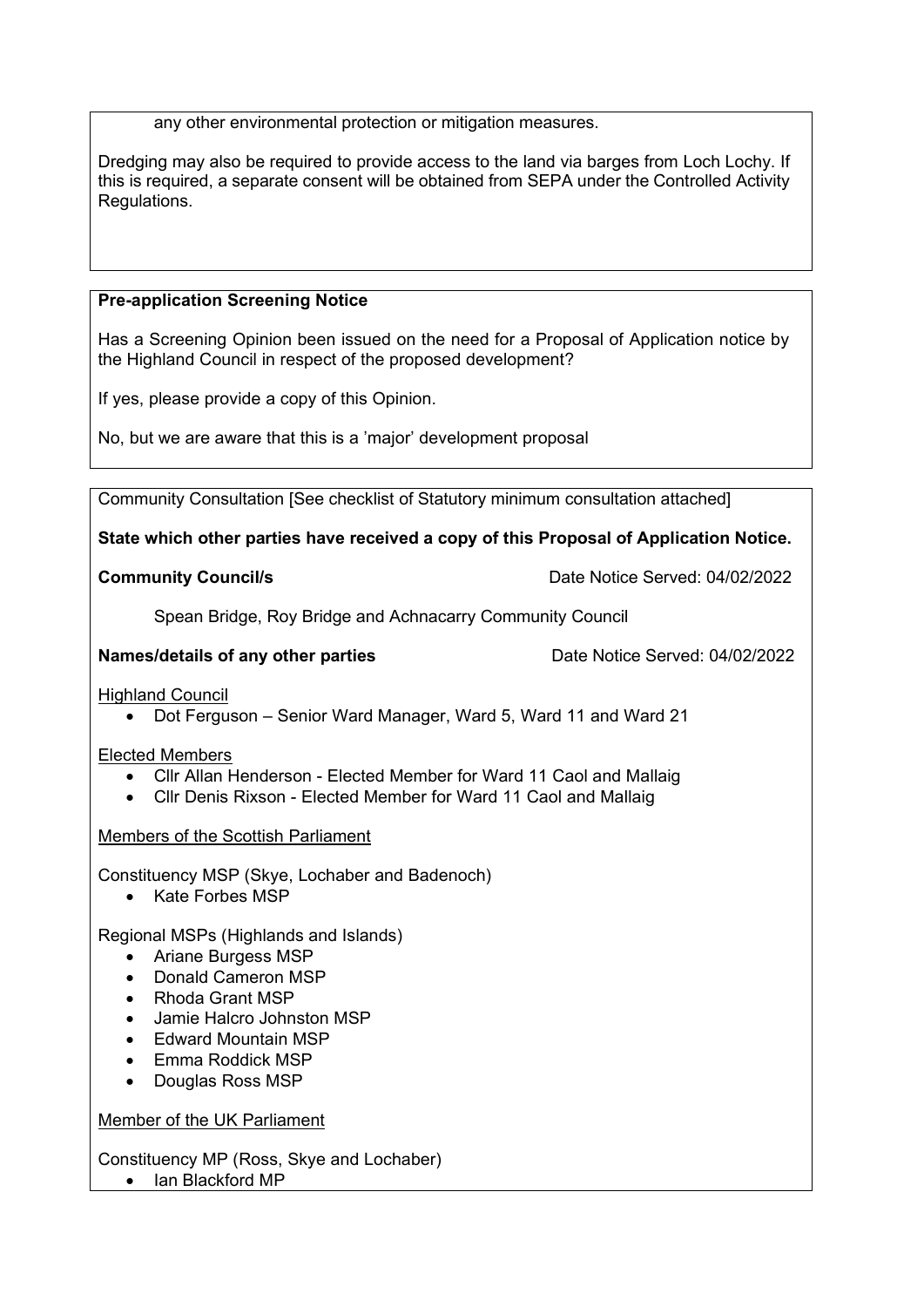#### **Relevant Landowners**

- **Mucomir Farm**  $\bullet$
- **Scottish Canals**  $\bullet$
- The Crown Estate  $\bullet$
- **Forestry and Land Scotland**  $\bullet$

## **Neighbours**

Signed ......

A mailshot has been issued to local residents and businesses advising of the nature of the proposals and arrangements for the public consultation. This has been issued simultaneously with the lodgement of this PoAN with The Highland Council. The mailing directs recipients to www.coireglas.com for further details and to view a copy of the PoAN Materials including this form.

| Please give details of proposed consultation                                                                                                                                       |       |                           |  |  |  |
|------------------------------------------------------------------------------------------------------------------------------------------------------------------------------------|-------|---------------------------|--|--|--|
| Proposed public event                                                                                                                                                              | Venue | Date and time             |  |  |  |
| Thursday 21 <sup>st</sup> April 2022 at Spean Bridge Community Centre between 2pm and 7pm                                                                                          |       |                           |  |  |  |
| Newspaper Advert – name of newspaper                                                                                                                                               |       | Advert date (where known) |  |  |  |
| The Oban Times incorporating Lochaber Times - 14th April 2022                                                                                                                      |       |                           |  |  |  |
| Details of any other consultation methods (date, time and with whom)                                                                                                               |       |                           |  |  |  |
| Virtual online consultation between 19th April 2022 and 13th May 2022 via www.coireglas.com                                                                                        |       |                           |  |  |  |
| A second interactive event may be held depending on the timing of the application, feedback<br>and the level of change required following the first event and online consultation. |       |                           |  |  |  |
| For further detailed please refer to the attached PoAN Report                                                                                                                      |       |                           |  |  |  |
|                                                                                                                                                                                    |       |                           |  |  |  |

-<br>1. . . . . . . . . .